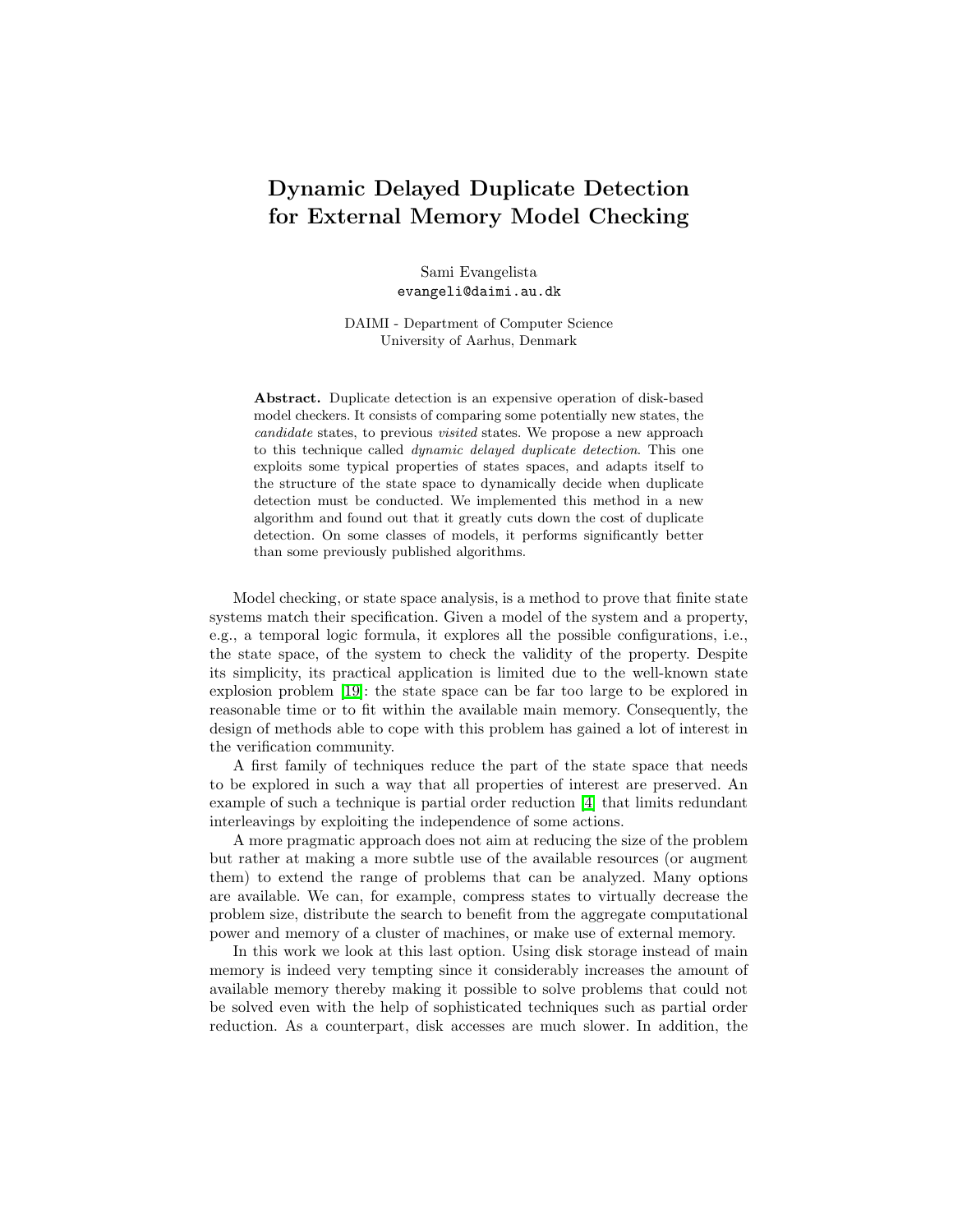data structure used to store states is typically randomly accessed, involving an important runtime penalty when kept on disk. Hence, the use of disk storage requires a dedicated algorithm to be effective.

Most external memory algorithms are somehow based on the key idea of delayed duplicate detection. When a state is generated, the algorithm does not immediately check if the state has already been visited, i.e., if the state is a duplicate, since it would require a new disk access, and potentially the load of a disk block. Instead, the state is put into a candidate set that contains all the potentially new states and the comparison to the visited set stored on disk is delayed until it can be efficiently conducted. Hence, a large number of individual disk look-ups is replaced by a single file scan.

This paper reviews some algorithms proposed by the model checking and artificial intelligence community and introduces a new duplicate detection scheme based on breadth-first search. We refer to this scheme as dynamic delayed duplicate detection. Its principle is to exploit some typical properties of state spaces to decrease the cost of duplicate detection and to dynamically collect some data on the structure of the state space that will be used to decide when duplicate detection should be delayed or conducted.

Organization of the paper We recall in Section [1](#page-1-0) some basic elements on graphs and review existing works on disk based model checking. Section [2](#page-3-0) introduces a simple variation of hash based delayed duplicate detection [\[10\]](#page-17-2) that will be the basis of our dynamic algorithm. Some structural properties of state spaces that can be exploited are presented in Section [3.](#page-4-0) Section [4](#page-5-0) contains the main contribution and introduces dynamic delayed duplicate detection that is experimentally evaluated in Section [5.](#page-12-0) Finally, Section [6](#page-16-0) concludes this paper.

## <span id="page-1-0"></span>1 Background

Definitions and notations We briefly give the ingredients that are relevant for understanding this paper. Figure [1](#page-1-1) will help us illustrate these notions.

A state space is a directed graph  $(S, T, s_0)$  where S is a finite set of states,

 $T \subseteq S \times S$  is a set of transitions, and  $s_0 \in S$  is the initial state. A state  $s' \in S$  is a successor (resp. predecessor) of state  $s \in S$ , if  $(s, s') \in T$  (resp.  $(s', s) \in T$ ). We denote by  $succ(s)$  (resp.  $pred(s)$ ) the set of successors of s (resp. predecessors). The distance of a state s, denoted by  $d(s)$  is the length of the shortest path from  $s_0$  to s. The states at level k, noted  $\mathscr{L}(k)$ , is the set of all states which distance is  $k$ . It is defined recursively as  $\mathscr{L}(0) = \{s_0\}, \, \mathscr{L}(k+1) = \{s' \in$  $S|\exists s \in L(k) \cap pred(s')\} \setminus \cup_{i=0}^k \mathscr{L}(i)$ . The **height** of a state space is its number of levels and its width is the size of its largest level, i.e.,  $\max_k |\mathscr{L}(k)|$ . In our example, the height and width are respectively 4 and 3. The



<span id="page-1-1"></span>Fig. 1. A state space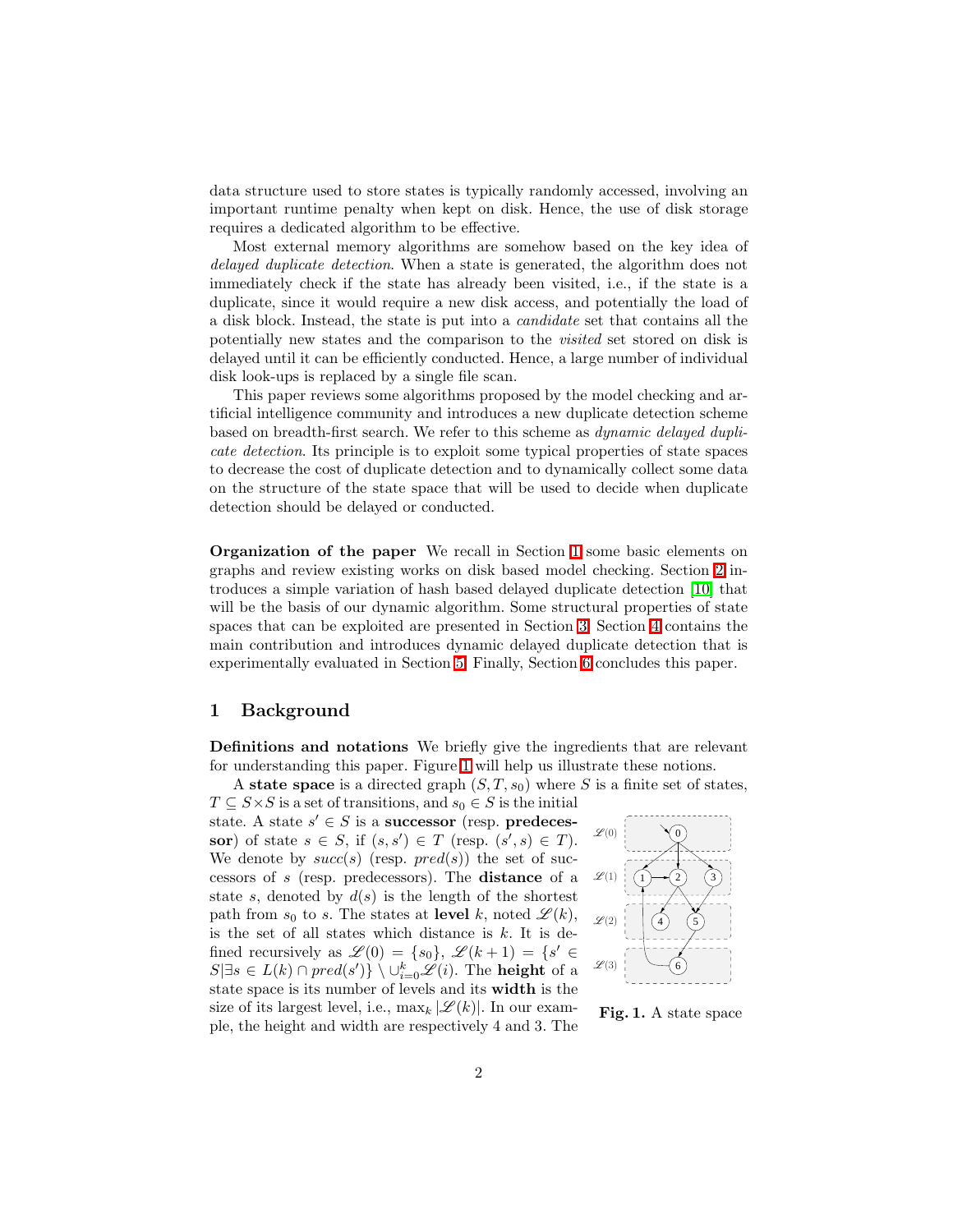average degree is the ratio  $\frac{|T|}{|S|}$ .

 $t = (s, s')$  is a forward transition if  $d(s') = d(s) + 1$ . Otherwise it is a backward transition and we define its length as  $d(s') - d(s)$ . All transitions of our example are forward transitions except  $(1,2)$  and  $(6,1)$ . Their lengths are respectively of 0, since 1 and 2 are on the same level, and 2.

We denote by  $\mathscr{R}(k)$  the successors of states of level k, i.e.,  $s \in \mathscr{R}(k) \Leftrightarrow$  $\exists s' \in \mathscr{L}(k) \cap pred(s)$ . More generally,  $\mathscr{R}^n(k)$  consists of all the states reachable from level k by a path of length n. Formally,  $s \in \mathcal{R}^n(k) \Leftrightarrow \exists s' \in$  $\mathscr{L}(k), (s_1, s_2), \ldots, (s_n, s_{n+1}) \in T \mid s_1 = s' \wedge s_{n+1} = s$ . The successors of states of level [1](#page-1-1) in figure 1 is the set  $\mathcal{R}(1) = \mathcal{L}(2) \cup \{2\} = \{2, 4, 5\}$  and  $\mathcal{R}^2(1) = \{4, 5, 6\}.$ By definition, it holds for any d that  $\mathscr{L}(d+1) \subseteq \mathscr{R}(d)$  since  $\mathscr{R}(d)$  contains level  $d+1$  plus all the states reachable from level d by a backward transition.

A breadth-first search (BFS) explores a state space by maintaining a set of already visited states and a FIFO queue filled with states to be further explored. Each state dequeued is expanded and those of its successors that do not belong to the visited set are inserted into it and enqueued to be later expanded. Applying a FIFO strategy ensures that levels of the state space will be processed one by one: if a state s of level k is dequeued then all states of levels  $l < k$  have been processed and belong to the visited set. A transition  $(s, s')$  generates a **duplicate** s' if s' already belongs to the visited set when s is processed. Obviously, any backward transition will generate a duplicate when applying BFS.

Related work Dill and Stern [\[2\]](#page-17-3) were the first work to propose the use of external memory as a way to enhance the capabilities of explicit state model checkers. Their breadth-first search algorithm stores all the states of the current level in a RAM hashtable while previous levels are stored on disk. The search for duplicates occurs each time a BFS level has been completed or the RAM hashtable becomes full. The disk file is then read and duplicates in memory are deleted. Remaining states are written on disk and inserted in the memory queue. Grouping disk lookups is the strategy of most disk based model checkers. It allows to read or write whole blocks of states at once, while checking for each state individually would likely require to reload a new block from disk. This technique is known as delayed duplicate detection (DDD): the resolution is postponed until it may be efficiently conducted.

Della Penna et al. [\[18,](#page-17-4)[17\]](#page-17-5) proposed two algorithms that benefits from a property usually exhibited by communications protocol: backward transitions are usually short. Hence, in BFS, they usually lead to a recently visited state. The first one, [\[18\]](#page-17-4), is a cache based algorithm that only keeps recent states in memory while the queue is on disk. The second one, [\[17\]](#page-17-5) is a variation of the initial disk-based algorithm of [\[2\]](#page-17-3). Instead of systematically comparing the set of candidate states to the visited set, it is only checked against some blocks of states chosen randomly according to their age. We found in [\[21\]](#page-17-6) a similar process called layered duplicate detection.

Bao and Jones observed in [\[1\]](#page-17-7) that duplicate detection is the most time consuming operation of the algorithms of [\[2\]](#page-17-3) and [\[17\]](#page-17-5). They proposed a new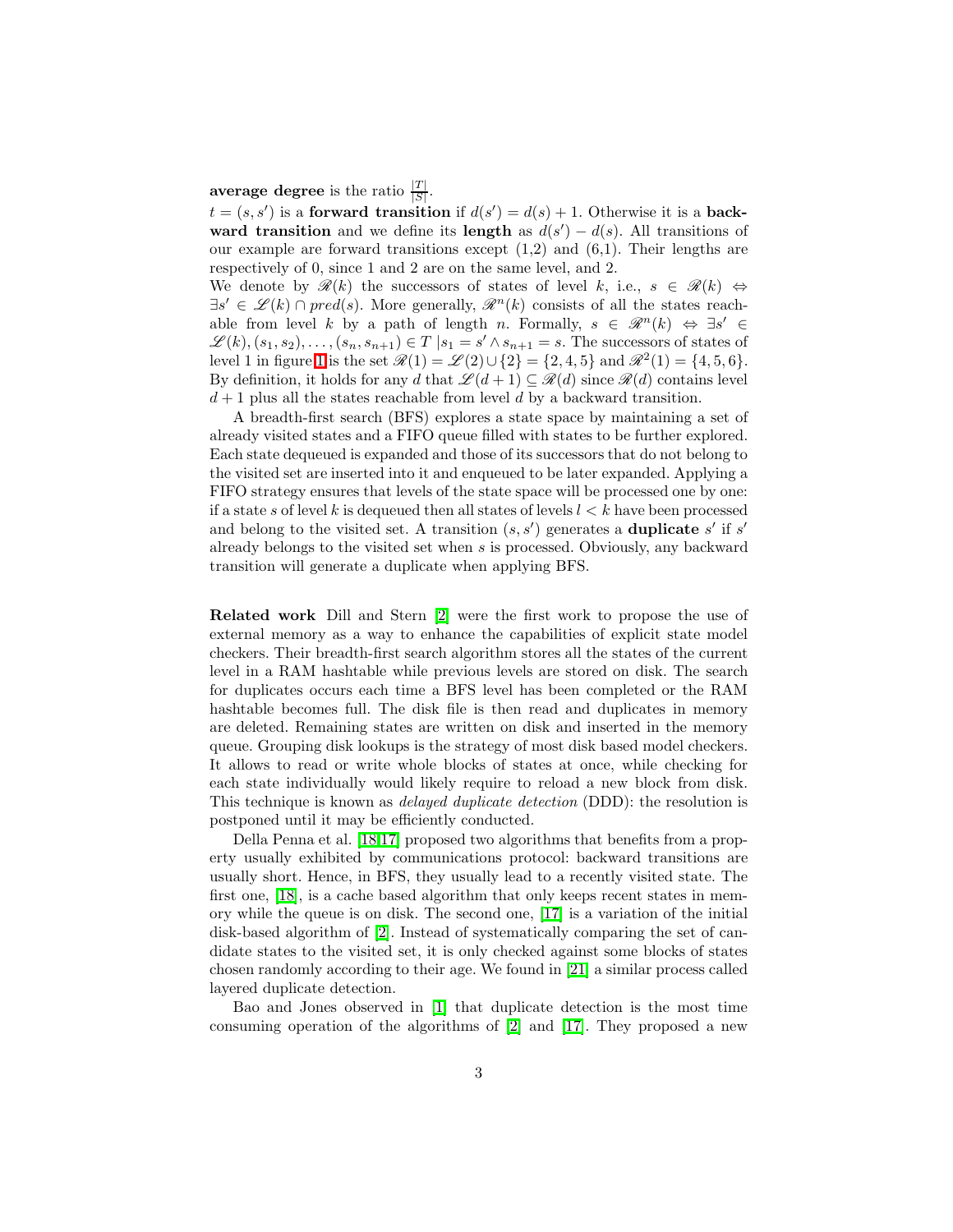algorithm, based on a partitioned hash table, that mimics a distributed search and behaves better than these two.

Hammer and Weber [\[5\]](#page-17-8) designed a hybrid algorithm that adapts itself to the size of the state space: as long as memory is sufficient it remains a pure RAM based algorithm while it slowly shifts to a disk based algorithm as memory becomes scarce.

In [\[7\]](#page-17-9), an I/O efficient solution is presented for directed model checking. States are organized into buckets according to some heuristics. Files are associated to buckets in order to store overflowing states. This distribution greatly eases the search for duplicates and the parallelization of the algorithm [\[8\]](#page-17-10).

Korf introduced in [\[9\]](#page-17-11) and [\[10\]](#page-17-2) the principles of sorting-based (SDDD) and hash-based delayed duplicate detection (HDDD) both based on a generic algorithm called frontier search [\[12\]](#page-17-12) that only stores states to be expanded (the frontier). This algorithm cannot really be applied in the context of model checking as it requires the ability to compute the predecessors of a state, an operation that is impossible when the state space is given implicitly as an initial state and a successor function. After each expansion phase SDDD sorts resulting files in order to detect duplicates while HDDD avoids the complexity of sorting by distributing states onto multiple files using two orthogonal hash functions. Not only is it more efficient than SDDD but it can also be efficiently parallelized [\[11\]](#page-17-13).

In structured duplicate detection [\[20\]](#page-17-14) an abstraction of the system is used to determine when to load/unload states from/to disk. This technique has a strong potential but heavily relies on the quality of the abstraction. This problem may be overcome by partitioning the edges [\[23\]](#page-17-15) or by automatically extracting an appropriate abstraction from the system description [\[22\]](#page-17-16).

## <span id="page-3-0"></span>2 A variation of hash-based duplicate detection

Hash based delayed duplicate detection (HDDD) is a very successful strategy for external memory graph search, already applied to state spaces with more than  $10^{12}$  states [\[11\]](#page-17-13). Unfortunately, in its basic version, it is based on the generic frontier search that cannot be applied in the context of implicitly given graphs that we have in model checking. We present in this section a simple breadth first search (BFS) variation of the algorithm of Korf [\[9\]](#page-17-11). We refer to this algorithm as BFS-HDDD. Exploring the state space in breadth-first order has several advantages. The most obvious one is its ability to report safety violations of minimal lengths. Secondly, as opposed to, e.g., depth first search, BFS can be easily parallelized. This requires some synchronizations [\[8\]](#page-17-10), but if the load is well balanced among processors (or nodes of the network), which is the case in the algorithm of [\[9\]](#page-17-11), it is likely that latency will be negligible. Last, it is possible with BFS to exploit some interesting properties of state spaces to reduce duplicate detection times and fasten the search. This is perhaps the most interesting property of BFS for us since it is an important component of our new algorithm.

The BFS-HDDD algorithm (see figure [2\)](#page-4-1) partitions the queue of states to visit into N files  $Q_1, \ldots, Q_N$  and the visited set into N files  $\mathcal{V}_1, \ldots, \mathcal{V}_N$ . In a first step,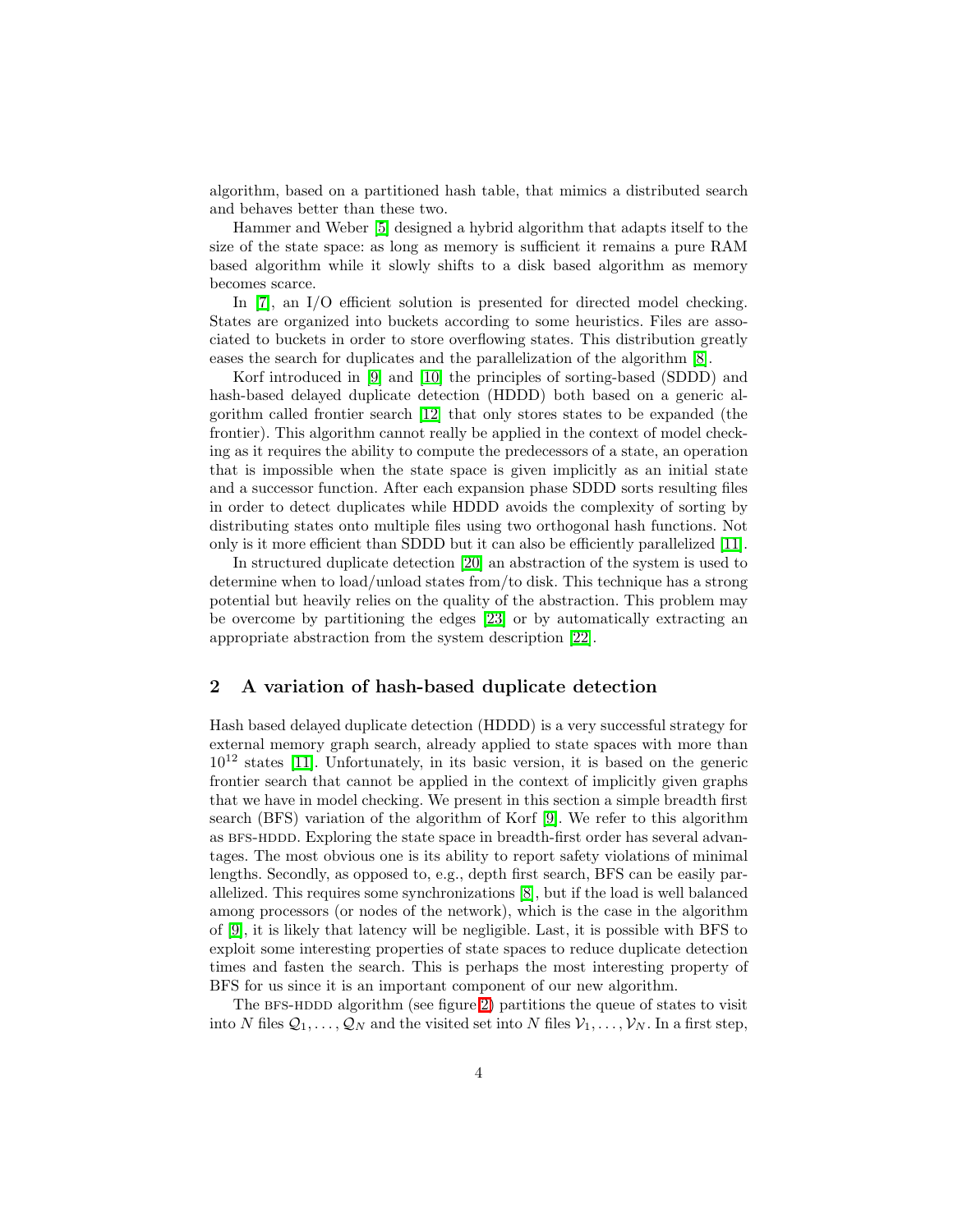queued states are processed, their successors generated and inserted into a memory cache. If this one becomes full its content is flushed to the candidate set, also partitioned in a set of N files  $C_1, \ldots, C_N$ . A first hash function is used to map states to the appropriate candidate file ensuring that duplicates will be inserted into the same file. Once all queued states have been expanded the cache is flushed to candidate files



<span id="page-4-1"></span>Fig. 2. An iteration of BFS-HDDD.

and the duplicate detection phase begins. In the second step each partition is processed one by one. The content of a candidate file is hashed to memory using a second hash function, thus detecting duplicates in this file. Then, the states of the corresponding visited file are read one by one and deleted from memory. Remaining states in memory are therefore new and can be written in the visited file as well as in the queue file so that they can be processed by the algorithm at the next iteration. Once all partitions are processed the algorithm can move to the next BFS level. Before that, the candidate set is emptied.

Partitioning the state space has two advantages. First it is helpful to par-allelize the algorithm as showed in [\[11\]](#page-17-13). Moreover, it virtually multiplies by  $N$ the number of candidates that may reside in memory allowing us to perform a single duplicate detection per level. This is in constrat with algorithms of [\[2\]](#page-17-3) and  $\left|17\right|$  which also perform a detection when the cache is full. Hence, BFS-HDDD should behave much better with large models for which only a small fraction of the state space can be kept in RAM. However, duplicate detection still remains a costly operation, especially if the graph has a large height. Detections are very cheap at the beginning of the search when the visited set is small but on the last levels each one entails to read from disk a large portion of the state space. More generally, if  $H$  is the height of the graph, the number of states read from the visited files during duplicate detections will exactly be  $\sum_{s \in S} (H - d(s))$ . Some interesting properties usually exhibited by state spaces can however help us to reduce the cost of this operation and design a new algorithm that behaves better than BFS-HDDD.

# <span id="page-4-0"></span>3 Some structural properties of state spaces

State spaces, as opposed to random graphs, have some typical properties [\[14\]](#page-17-17) that can be exploited in automated verification. For instance, disk based model checkers can exploit transition locality [\[18](#page-17-4)[,17\]](#page-17-5). Tools can also decide which reduction technique to apply depending on a partial knowledge of the graph [\[16\]](#page-17-18).

The BEEM database [\[15\]](#page-17-19) is a precious tool to analyze such properties. It contains more than 50 parametrized models and 300 actual instances of various families. Three observations, that have some consequences in BFS, can be made. The reader may consult [\[3\]](#page-17-20) for further details on the data provided in this section.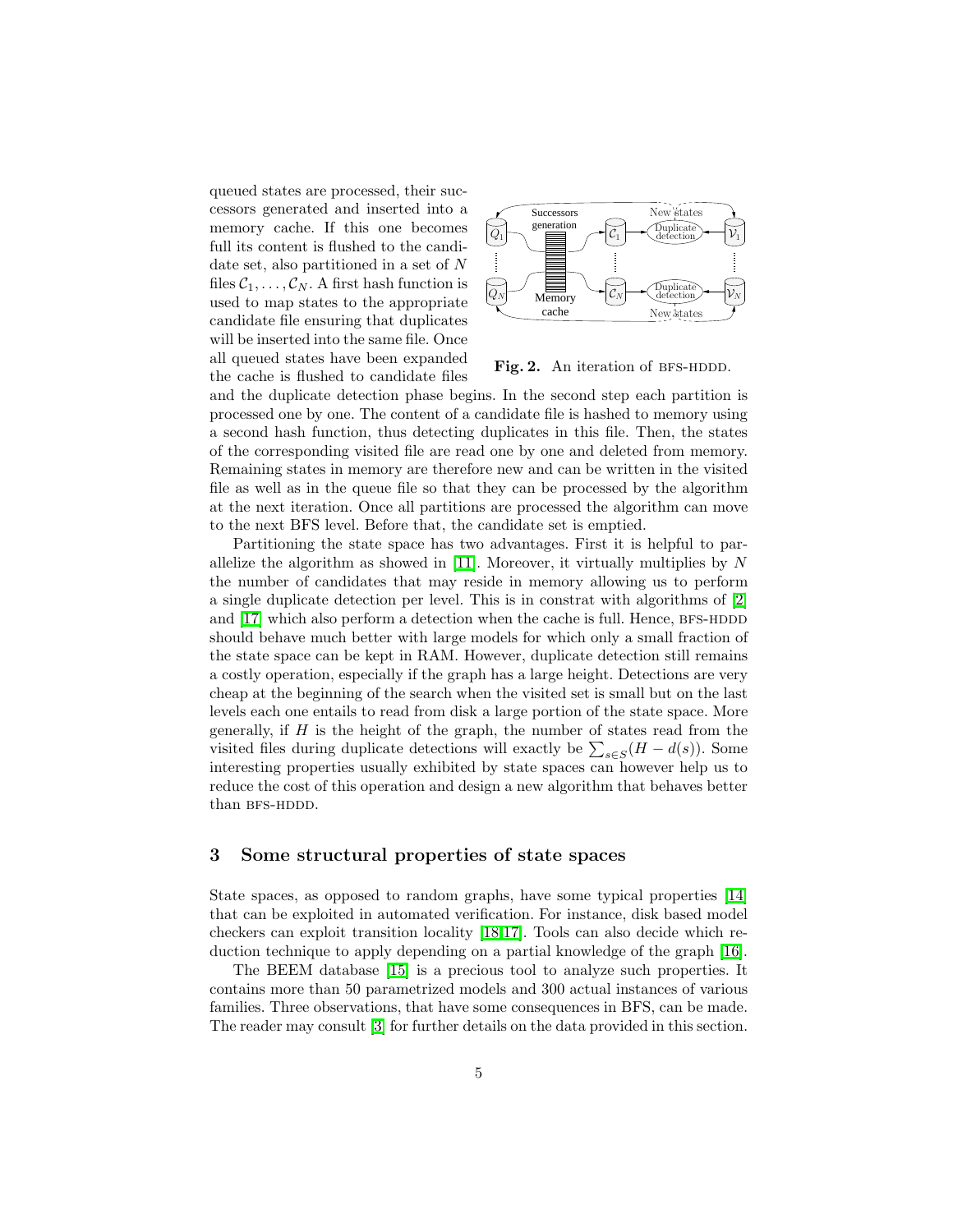Observation 1: Low proportion of backward transitions First, as already shown in [\[18\]](#page-17-4), most transitions of state spaces are forward transitions. The average rate of backward transitions we computed is around 20%. If we only consider communication protocols this rate goes down to approximately 15%.

Observation 2: Few typical lengths for backward transitions A closer look at the backward transitions also reveals a non uniform distribution of their length as already pointed out in [\[14\]](#page-17-17). There are usually a few typical lengths and most backward transitions have one of these lengths. For example, we observed that on 95% of the database instances 5 lengths covered more than 50% of all backward transitions. Even one single length cover more than 50% of backward transitions in 53% of the instances.

Observation 3: Regular evolution of levels We measured the progression of rate  $\frac{|\mathscr{L}(l+1)|}{|\mathscr{L}(l)|}$ , that we shall call the *level progression rate* (or more simply progression rate), and found out that the size of levels evolve in a rather regular way and there are usually no huge variations of this rate between close levels. When this is not the case we however noticed that corresponding levels are rather small, meaning that the number of states involved is negligible. Some simple models, e.g, the tower of Hanoi, do not have such a property but if we look at more interesting ones like communication protocols, this observation is often valid. The progression rate generally follows a three step scenario. First levels are characterized by a high rate: levels grow quickly at the beginning of the search. Then the progression rate quickly collapses to a value close to 1 and during a long period stays around this value while tending to decrease. Finally, on last levels, the rate drops down to 0.

## <span id="page-5-0"></span>4 Dynamic delayed duplicate detection

We propose in this section, *dynamic delayed duplicate detection* (or DDDD for short), as an alternative to existing duplicate detection schemes. DDDD is based on two key ideas. First, it exploits the structural properties usually exhibited by state spaces that we have discussed in the previous section. We thus obtain a specialized algorithm, especially designed for state spaces having those properties. Second, we dynamically collect data on the graph structure so that the algorithm can adapt itself on-the-fly to its particular characteristics. Thus, even if the model is not, a priori, suited, the algorithm will progressively change its strategy to fit with the model.

#### 4.1 Principle

A breadth first search algorithm based on the DDDD discipline works basically as the algorithm presented in section [2.](#page-3-0) The only difference is the following one: instead of systematically comparing the candidate set to the visited set at each level, we only perform a duplicate detection when we consider it to be necessary. This decision will mainly be based on data collected by the algorithm during the search. The general principle of DDDD is also the one of [\[17\]](#page-17-5) and is motivated by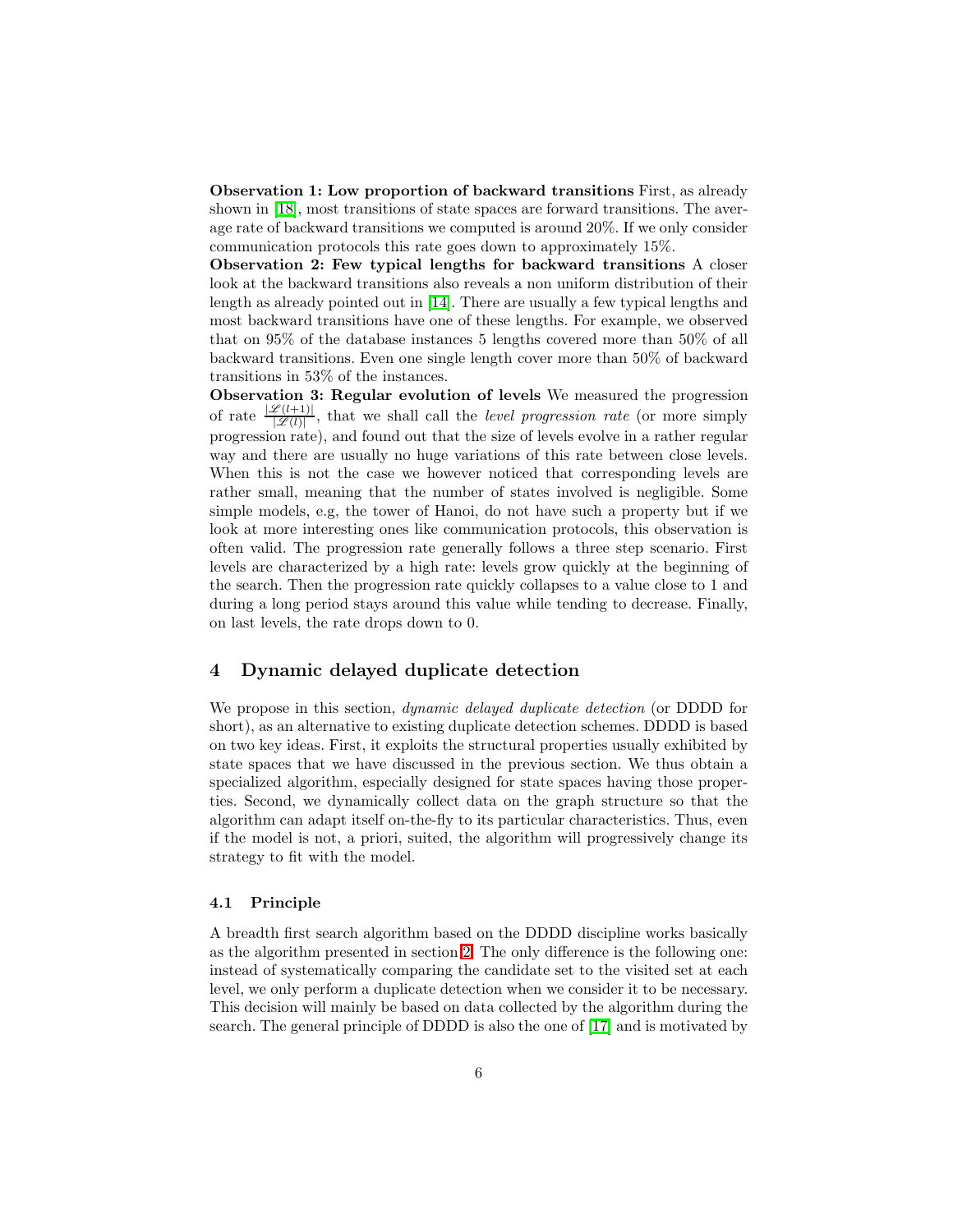the first observation made in section [3:](#page-4-0) when we expand the states of level  $l$ , it is likely that most of the states reached will not belong to the visited set. Thus, looking for duplicates may be almost useless. Instead we store  $\mathcal{R}(l)$  on disk in a candidate set that will be used later during the next duplicate detection. The states expanded at the next BFS level will be those of  $\mathcal{R}(l)$  and their successors, i.e.,  $\mathcal{R}^2(l)$ , will also be written in the candidate set, and so on. Only when we decide to perform duplicate detection will the candidate states be hashed to memory and the visited states will be read in order to delete duplicates in memory as done by the BFS-HDDD algorithm. Remaining states in memory are inserted to the visited set and those which are on the "front" of the candidate set, i.e., the states of  $\mathscr{R}^n(l)$  (if the detection occurs at level  $l + n$ ) minus the duplicates removed, are later expanded.

The figure below presents a snapshot of visited and candidate sets during the execution of our algorithm. Visited states belongs to  $\mathscr{L}(0) \cup \cdots \cup \mathscr{L}(l)$  while the candidate set contains all states reachable from level  $l$  via a path of length  $n$  or less. The latter is actually a multi-set since a state may belong to  $\mathcal{R}(l)$ ,  $\mathcal{R}^2(l)$ ,  $\ldots$ , and  $\mathscr{R}^n(l)$ .



Though this strategy is expected to decrease I/Os it has a cost since a state may be reexpanded during the search: any target of a backward transition (or one of its descendant) is likely to be revisited. Since the expansion of a duplicate necessarily leads us to other duplicates, the proportion of duplicates visited may quickly grow even if the graph has few backward transitions. For instance, if 90% of transitions of forward transitions, we can expect to approximately have 10% of duplicates on level  $l + 1$ , then  $1 - 0.9^2 = 19%$  on level  $l + 2$  and more generally, a proportion of  $1 - 0.9<sup>n</sup>$  duplicates on level  $l + n$ .

## 4.2 The algorithm

The BFS-DDDD algorithm (see figure [3\)](#page-8-0) partitions the visited and candidate sets as well as the BFS queue into N files  $V_1, \ldots, V_N, C_1, \ldots, C_N$  and  $Q_1, \ldots, Q_N$ . A unique hash function  $h$  is used to map states to these files. The only global data structure to reside in memory is the memory cache  $Cache$  implemented by a chained hash table. States overflowing from  $Cache$  are stored in some temporary files  $T_1, \ldots, T_N^1$  $T_1, \ldots, T_N^1$  $T_1, \ldots, T_N^1$ . Those are candidate states and could be directly written in candidate files but we prefer to avoid it as it would involve the possibility to have multiple instances of the same state in a candidate file. Since it is likely

<span id="page-6-0"></span><sup>&</sup>lt;sup>1</sup> Thereafter we shall use the term of visited, candidate and temporary sets when speaking of states written in the corresponding files. We write  $\mathcal{V} = \cup_i \mathcal{V}_i, \mathcal{C} = \cup_i \mathcal{C}_i$ and  $\mathcal{T} = \cup_i \mathcal{T}_i$ .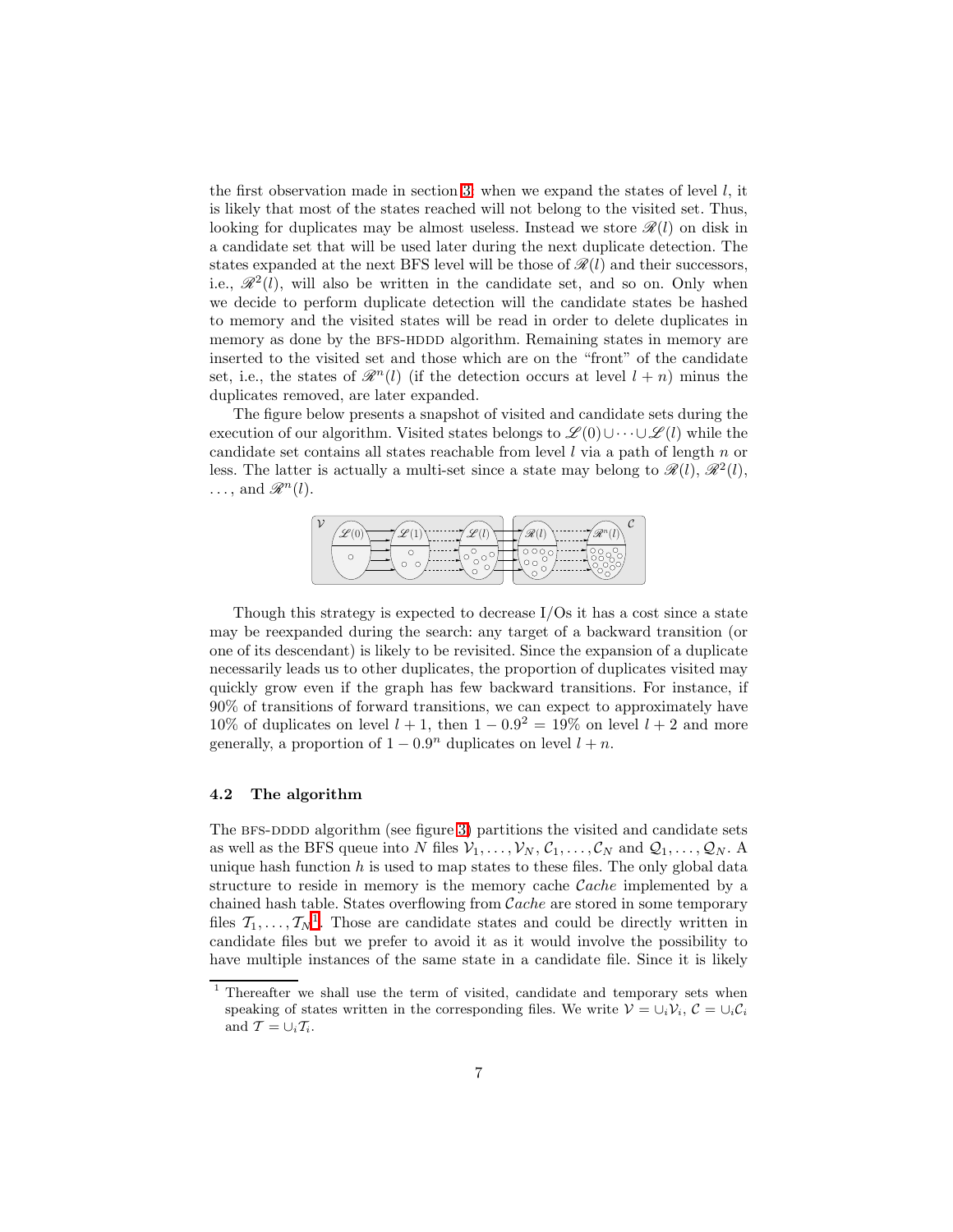that candidate files will be read several times (especially with the optimization described in Section [4.4\)](#page-11-0) this seems preferable.

The search begins with the insertion of the initial state in the appropriate queue file. Each level  $l$  is then processed in two steps<sup>[2](#page-7-0)</sup>.

Procedure EXPAND first reads states from the queue and inserts their successors into the cache. If  $Cache$  becomes full (lines 4-8) a state  $s''$  is chosen, written to the appropriate temporary file if not stored yet and deleted from  $Cache$ . Once this expansion phase terminates unstored states residing in the cache are written in temporary files (lines 11-14). At this point these will trivially contain all the states of  $\mathcal{R}(l)$  and may contain several occurrences of the same state. It may happen if a state is removed from the cache and reached again later within the same expansion phase.

The MERGE procedure decides whether it will perform duplicate detection or postpone it to a future level (line 1) and then processes partitions one by one.

States of the temporary file are first hashed to memory in table  $H$ , hence detecting duplicates in this file (line 4).

If duplicate detection is delayed (lines 5-6), the content of  $H$  is written back to the candidate file in order to be processed during the next duplicate detection.

Otherwise (lines 7-11) the states of the candidate file are also hashed to memory. The visited states of this partition are read from disk and deleted from  $H$ . States in  $H$  are therefore new and written to the visited file. Note that a boolean value is associated to the states of  $H$  in order to identify states in front of the candidate set that will be expanded at the next level (the ones in the temporary file) from those of previous levels which have already been expanded (the ones of the candidate file).

The last step (lines 12-13) consists of writing in the queue file the front states of the candidate set identified as new so that they can be expanded later.

#### 4.3 Deciding when to perform duplicate detection

One question still remains: when should we perform or postpone duplicate detection. Delaying detection comes at the cost of possibly revisiting some duplicates while performing it requires to read the whole visited and candidate sets from disk. The underlying principle of the decision procedure is therefore to delay the detection as long as it estimates that the number of duplicates visited so far is too small to justify a duplicate detection. It is of course impossible to know the number of duplicates in the candidate set as it would require to actually perform the detection, but we can still estimate it from our knowledge of the graph structure.

Visiting a duplicate is an expensive task as it implies many costly operations. First, the state must be written (read) to (from) the queue file and the candidate file. Then it is expanded<sup>[3](#page-7-1)</sup> and its successors are written to temporary files to

<span id="page-7-0"></span><sup>&</sup>lt;sup>2</sup> It is actually possible to merge both procedures to save some disk accesses but we separated them for sake of clarity.

<span id="page-7-1"></span><sup>&</sup>lt;sup>3</sup> An expansion implies several non trivial operations that represent the most time consuming tasks of RAM based model checkers: computation of enabled actions,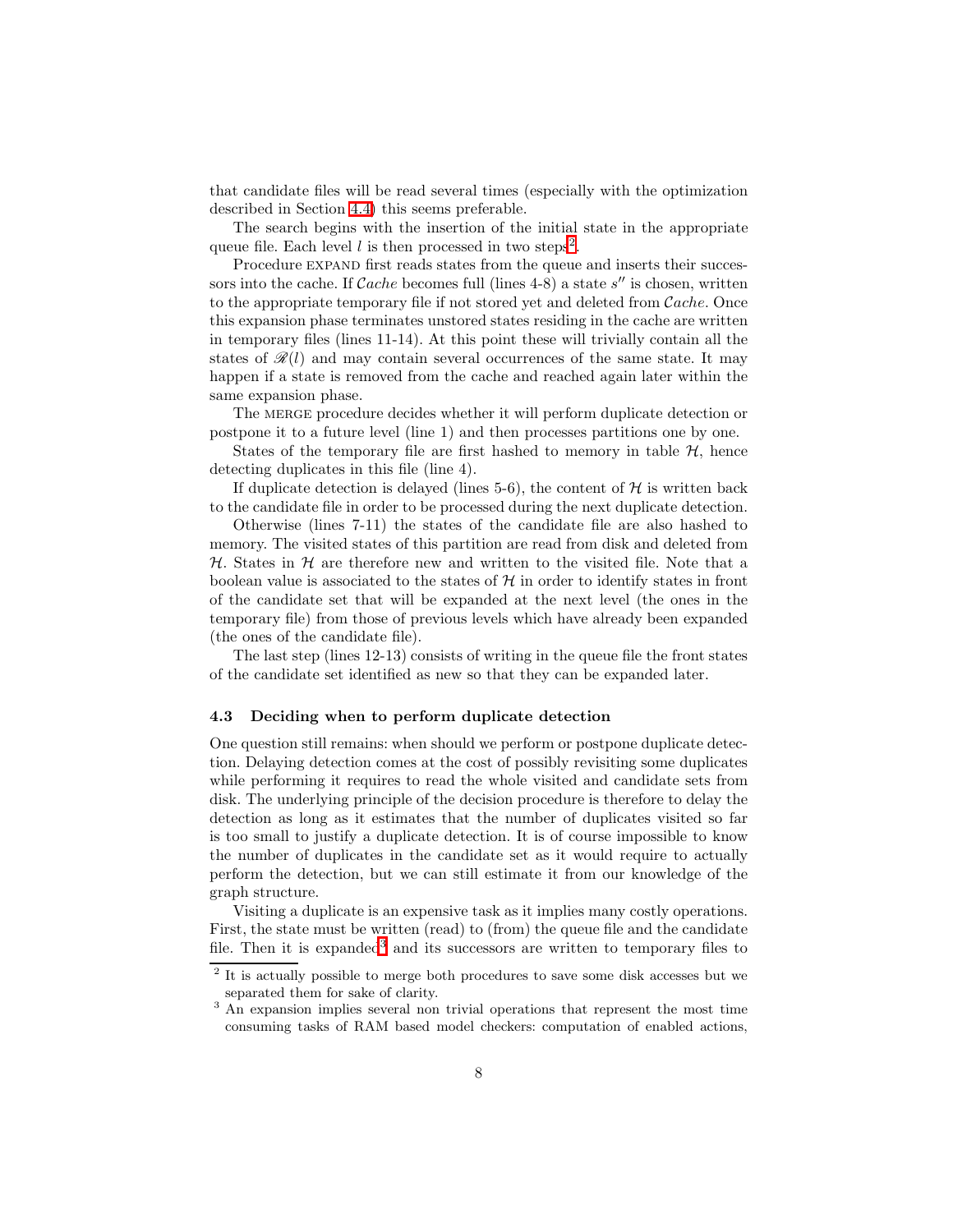bfs-dddd () 1 for  $i\in{1..N}$  do 2  $\mathcal{V}_i := \emptyset$ ;  $\mathcal{C}_i := \emptyset$ ;  $\mathcal{Q}_i := \emptyset$ 3  $Cache := \emptyset$ ;  $\mathcal{Q}_{h(s_0)} . write(s_0)$ 4 while  $\exists i \in 1..N$  with  $\mathcal{Q}_i \neq \emptyset$  do  $5$  EXPAND(); MERGE()  $MERGE()$ 1 detection :=  $do Detection()$ 2 for  $i \in 1..N$  do 3  $\mathcal{H} := \emptyset$ ;  $\mathcal{Q}_i := \emptyset$ 4 for  $s \in \mathcal{T}_i$  do  $\mathcal{H}.insert(s, true)$ 5 if  $\neg detection$  then 6 **for**  $(s, \_) \in \mathcal{H}$  **do**  $\mathcal{C}_i$ *write* $(s)$ 7 else 8 **for**  $s \in C_i$  do  $\mathcal{H}.insert(s, false)$  14 9 for  $s \in \mathcal{V}_i$  do  $\mathcal{H}.delete(s)$ 10 **for**  $(s, \_) \in \mathcal{H}$  **do**  $\mathcal{V}_i$ *write* $(s)$ 11  $C_i := \emptyset$ 12 for  $(s, exp) \in \mathcal{H}$  do 13 if  $exp$  then  $Q_i.write(s)$  $EXPAND()$ 1 for  $i \in 1..N$  do  $\mathcal{T}_i := \emptyset$ 2 for  $i \in 1..N$ ,  $s \in \mathcal{Q}_i$ ,  $s' \in succ(s)$  do 3 if  $s' \notin Cache$  then 4 **if**  $Cache.isFull()$  then  $5 \qquad \qquad s$  $s'':=\mathcal{C}ache.choose()$ 6 if  $\neg s''.stored$  then 7  $\mathcal{T}_{h(s'')}$ .write(s'') 8 *Cache.delete(s'')* 9 Cache.insert(s ′ )  $10$  $\ell$ .stored := false 11 for  $s \in \mathcal{C}ache$  do 12 if  $\neg s.stored$  then 13  $\mathcal{T}_{h(s)} \cdot write(s)$  $s.stored := true$ 

<span id="page-8-0"></span>Fig. 3. The BFS-DDDD algorithm based on dynamic delayed duplicate detection.

be later read again. To estimate both alternatives, the algorithm assigns a cost to each of these basic operations: ec for expansions, rc for read accesses and wc for write accesses<sup>[4](#page-8-1)</sup>. We can thus approximate the cost of visiting a duplicate by  $ec+(rc+wc)\cdot(2+deg)$  where deg is the average degree of the graph. Note that, due to cache effect, not all the successors may be written in the temporary files, but we will still use the average degree as an over approximation.

<span id="page-8-2"></span>Since duplicate detection implies the read of the whole visited and candidate files we can therefore estimate that delaying detection should be preferred if:

$$
(|\mathcal{C}| + |\mathcal{V}|) \cdot rc > |duplicates| \cdot (ec + (rc + wc) \cdot (2 + deg)) \tag{1}
$$

where  $|duplicates|$  is the total number of duplicates in candidate and temporary files.

This is naturally a rather coarse approximation. What really matters in our sense is that the decision procedure makes its choice on the basis of:

- the size of the candidate and visited sets: looking for duplicates is very cheap on the first levels and its cost increase as we go deeper into the graph.
- the proportion of backward transitions, which has a direct impact on the number of duplicates: numerous backward transitions will naturally introduce many useless state revisits which in turn mean additional disk accesses.

generation of successors and insertion of the successors into the cache usually via an encoding into bit strings.

<span id="page-8-1"></span><sup>&</sup>lt;sup>4</sup> In our implementation we arbitrarily set  $rc = 1$ ,  $wc = 2$  and  $ec = 2$  which is clearly not the best solution. We propose in section [4.5](#page-11-1) a method to set these parameters.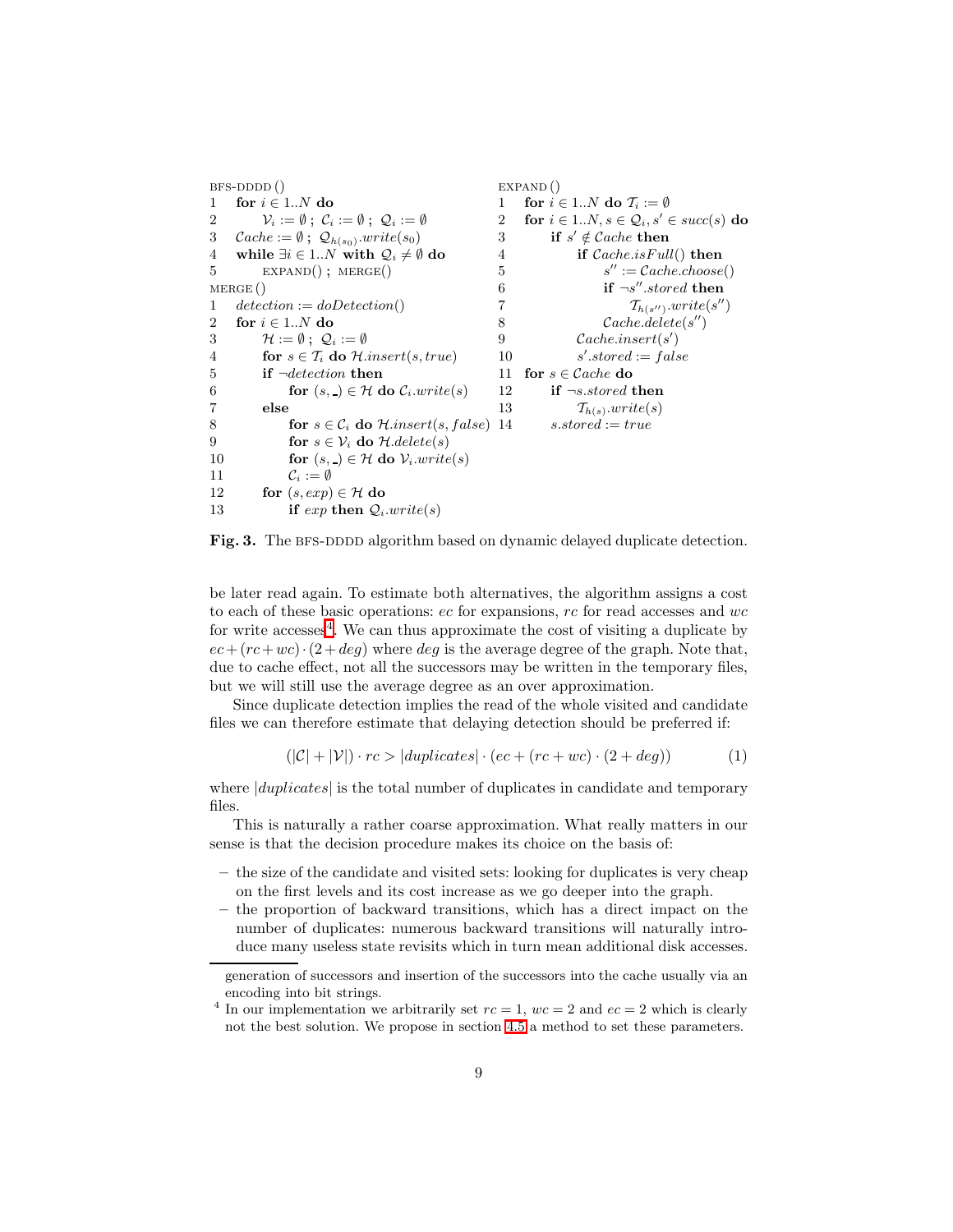

<span id="page-9-0"></span>Fig. 4. Estimating the number of duplicates in the candidate set.

– the average degree of the graph. This third factor is perhaps less intuitive but still should be considered. A high degree weighs down the cost of visiting duplicates insofar as such a revisit may, in the worst case, lead to approximately deg read/write accesses to temporary files.

Some parameters of formula [\(1\)](#page-8-2) are available, like  $|\mathcal{V}|$ ,  $|\mathcal{C}|$  or the average degree deg that can be estimated from our partial exploration of the graph. Computing |duplicates| is more problematic as it requires to actually perform duplicate detection which is exactly what we want to avoid. Instead, we approximate it using observation 3 from the previous section: the size of levels does usually progress in a regular way. Thus, we can roughly forecast the size of a level from previous ones. We can then reasonably assume that the difference between what we expected and the actual size of the candidate set can be explained by the presence of duplicate candidates.

This forecast process can be illustrated with the help of figure [4.](#page-9-0) We notice a decrease in previous levels  $l - 2$ ,  $l - 1$  and l. By making the hypothesis that this trend will continue we forecast the size of level  $l + 1$ . We then deduce from this forecast an estimation of the number of duplicates.

Thereafter, we shall denote by  $lpr_i = \frac{|\mathscr{L}(i+1)|}{\mathscr{L}(i)}$  $\frac{\mathcal{L}(i+1)}{\mathcal{L}(i)}$  the level progression rate of level i, l the level of the last detection and  $l+n$  the current level. The estimation of some value v will be denoted by  $\overline{v}$ . The number of duplicates stored in candidate and temporary files is estimated as follows.

$$
\overline{|duplicates|} = \sum_{i=1}^{n} cr_{l+i} \cdot \min(0, |\mathscr{R}^i(l)| - |\mathscr{L}(l+i)|)
$$
 (2)

A correction rate  $cr_{l+i}$ , which purpose will be made clear thereafter, is used to over-approximate our estimation.

The size of some level  $l + i$  is then estimated from the last level we actually measured, i.e., level  $l$ , by combining it with the successive (estimated) progression rates  $lpr_l, \ldots, lpr_{l+i-1}.$ 

$$
|\mathcal{L}(l+i)| = |\mathcal{L}(l)| \cdot \prod_{j=l}^{l+i-1} \overline{lpr_j}
$$
 (3)

This simplifies our task since the level progression rate can be estimated from the data previously collected on the graph structure and the size of  $\mathscr{R}^{i}(l)$ is available.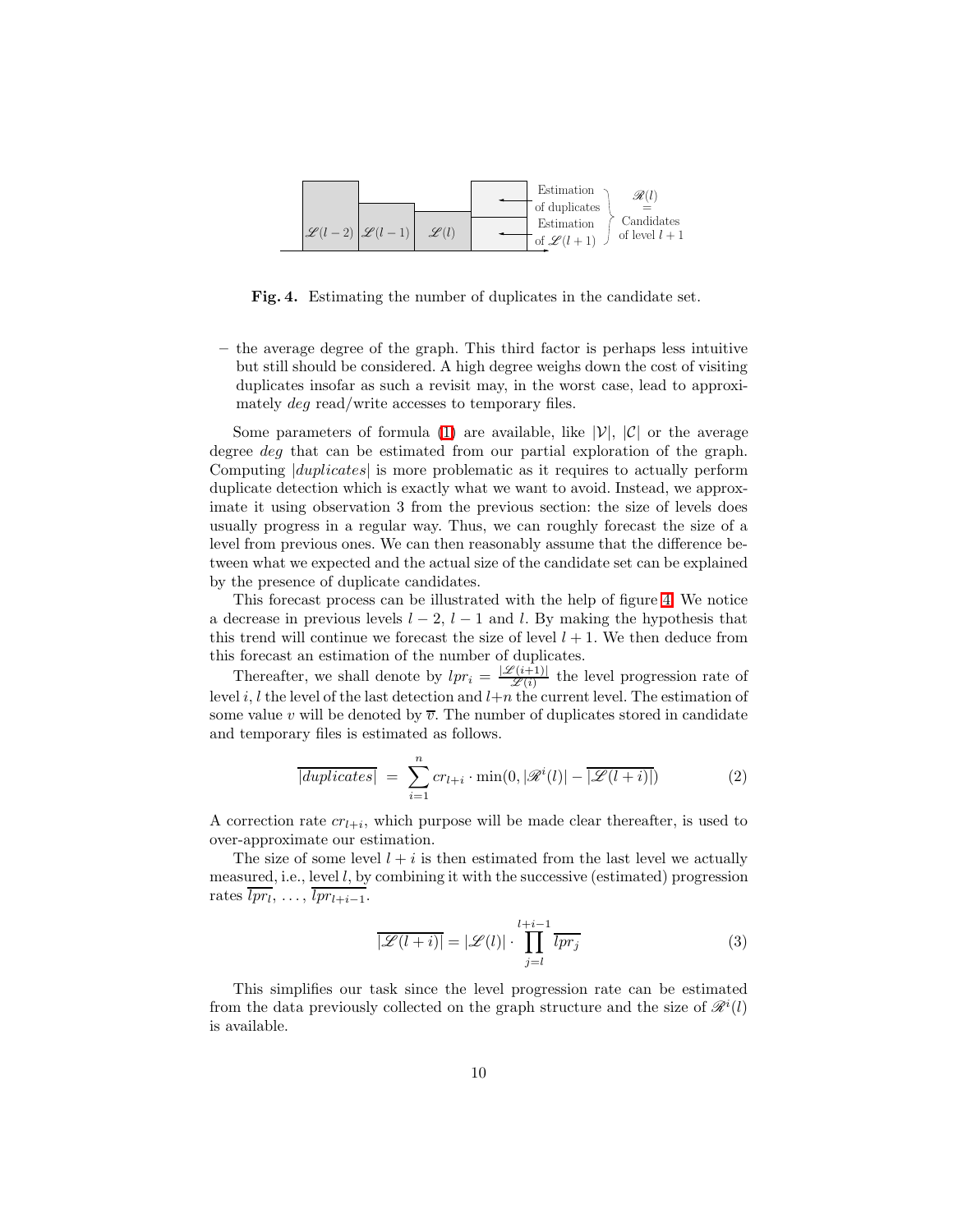

<span id="page-10-0"></span>Fig. 5. Curve used to estimate the progression of levels

**Estimation of**  $|\mathcal{R}^i(l)|$  For any  $i < n$ ,  $\mathcal{R}^i(l)$  is stored in candidate files and we can hence easily know its size.  $\mathcal{R}^{n}(l)$  is stored in temporary files and as the cache may not be large enough, T is actually a multi-set of  $\mathscr{R}^n(l)$ . Computing the actual size of  $\mathscr{R}^n(l)$  would require to merge temporary files, i.e., remove duplicate in these, before calling *doDetection*, which is a non trivial operation. The solution we implemented is to only merge a few files in order to have an idea of the average multiplicity of each state of  $\mathscr{R}^n(l)$  in T and hence, a more accurate estimation of  $|\mathscr{R}^{n}(l)|$ . Note that if the cache is large enough to contain  $\mathscr{R}^{n}(l)$  then  $|\mathcal{T}| = |\mathscr{R}^{n}(l)|$  and this operation is not necessary.

<span id="page-10-1"></span>Estimation of the level progression rate Using observation 3 made in Section [3,](#page-4-0) we will assume that the progression rate evolves in a regular way and can be captured through the following formula.

$$
lpr_{i+1} = \begin{cases} lpr_i \cdot (lpr_i + \epsilon)^{-\alpha^+} & \text{if } lpr_i \ge 1\\ lpr_i \cdot (lpr_i - \epsilon)^{+\alpha^-} & \text{else} \end{cases}
$$
(4)

where  $\alpha^+ \in [0,1]$  (resp.  $\alpha^- \in [0,1]$ ) determines how fast a progression rate greater than 1 (less than 1) drops down to 1 (0); and  $\epsilon$  is used, first to ensure that the rate will eventually reach 1 and later 0, and second to determine how long the progression rate will stay around 1. In our implementation, we set its value to 0.01.

We use two different values  $\alpha^+$  and  $\alpha^-$  as, in general, the progression rate decreases faster when it is above 1 than below. Therefore it is preferable that  $\alpha^+ > \alpha^-$ . In our implementation, we set  $\alpha^+ = 0.7$  and  $\alpha^- = 0.2$  as, on the average, these gave us the best results. To give to the reader an idea of the progression induced by this formula, we have plotted in figure [5](#page-10-0) the curves for some values of  $\alpha^-$  and  $\alpha^+$ .

The progression rate of the current level can then be forecasted from the previous one using formula [\(4\)](#page-10-1). If a detection occurred on the current level  $k$ , the forecast is made from the actual rate since we measured  $\mathscr{L}(k-1)$  and  $\mathscr{L}(k)$ . Otherwise, it is based on the forecasts made on previous levels.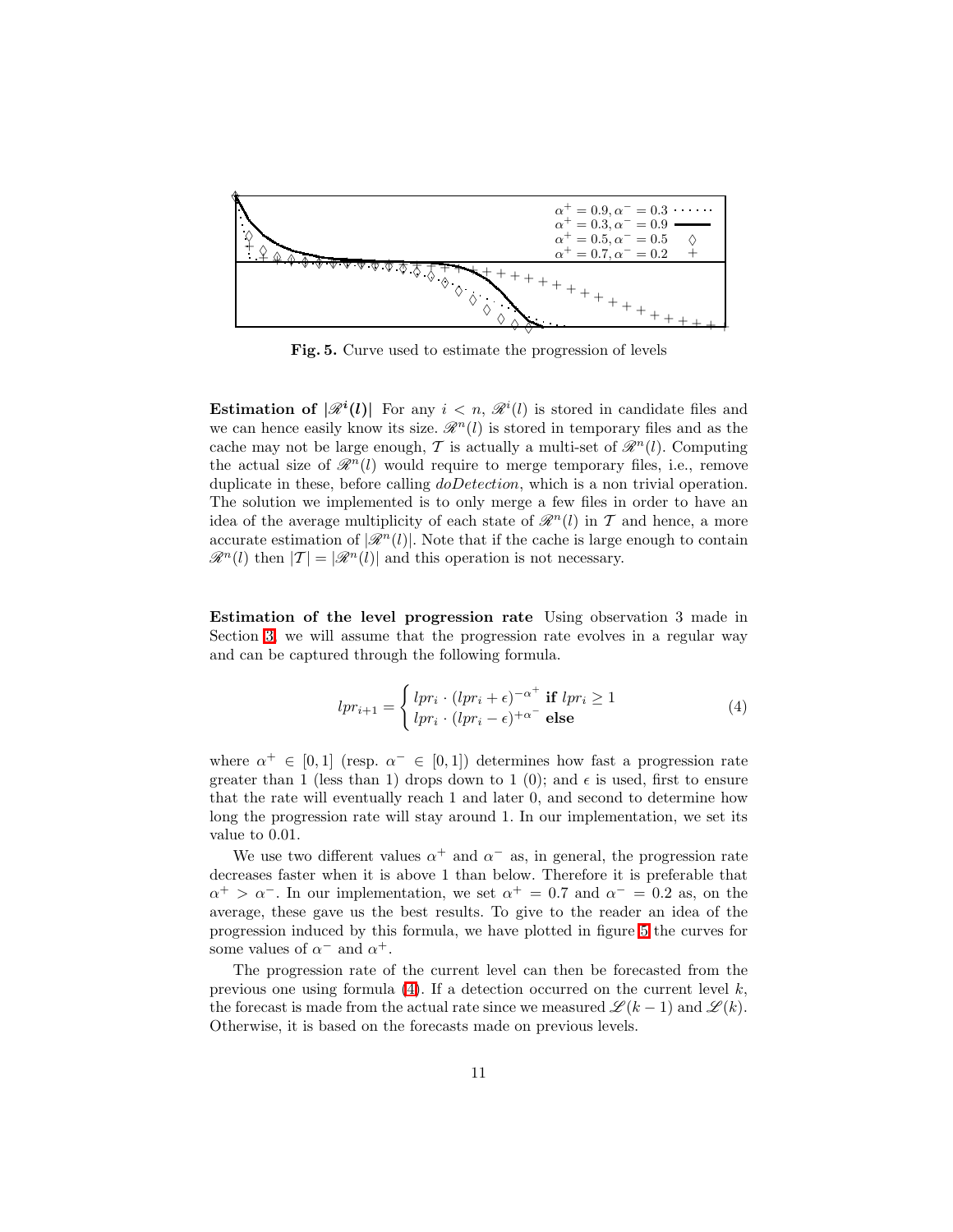Correcting the estimation It is clear that the quality of our estimations will degrade as we move away from the level of the last detection. As a defensive approach we will over-approximate our estimation of the number of duplicates by a correction factor that grows exponentially as we delay detection:

$$
cr_{l+i} = (1+\beta)^{i-1}
$$
 (5)

Hence, we will avoid long series of levels without detection. As on the first levels following a detection the estimation is usually satisfactory (see experience 1 in Section [5\)](#page-12-0),  $\beta$  should be set to a very small value, e.g, 0.02 in our implementation.

#### <span id="page-11-0"></span>4.4 Performing partial duplicate detections

A strategy allowing to reduce revisits is, when detection is delayed, to select a subset of disk states and perform a partial duplicate detection. The question is how to select these states in such a way that it helps us to delete many duplicates while still not asking for too much work with respect to a full duplicate detection.

In [\[17\]](#page-17-5), it was suggested to select states randomly according to the local-ity principle. As previously suggested by Pelánek in [\[14\]](#page-17-17), our algorithm rather exploits the second statistical fact described in section [3:](#page-4-0) backward transitions usually have a few typical lengths. Hence, using our knowledge of the graph we know in which part of the file we should look to delete many duplicates. To this end, the algorithm records for each partition  $p$  and level  $l$  the position in the visited or candidate file of the first state of level  $l$  in partition  $p$ . States of a given level can then be recovered using a seek operation in the appropriate file. After each full duplicate detection we then select the  $k$  most typical lengths observed so far (k being a user defined parameter) and use these to select stored states during the next partial duplicate detections.

#### <span id="page-11-1"></span>4.5 Extensions

We discuss in this section two possible extensions to the method.

Sampling the state space BFS-DDDD assigns a cost to each basic operation (wc for a write access,  $rc$  for a read access and  $ec$  for a state expansion) to decide when to perform duplicate detection. For ideal performance these should be tuned according to the specific characteristics of the model. The value  $rc$ and wc should indeed reflect the size of the state vector while ec should be set according to the state generation speed. A possible way to address this problem is to perform a first "training run" using only RAM, as in [\[6\]](#page-17-21), to collect some data on the model that can be used for a second run using BFS-DDDD. Not only is it useful to tune these parameters, but it can also give us some precious knowledge of the graph structure, e.g., on the length of backward transitions, that could later be exploited by BFS-DDDD.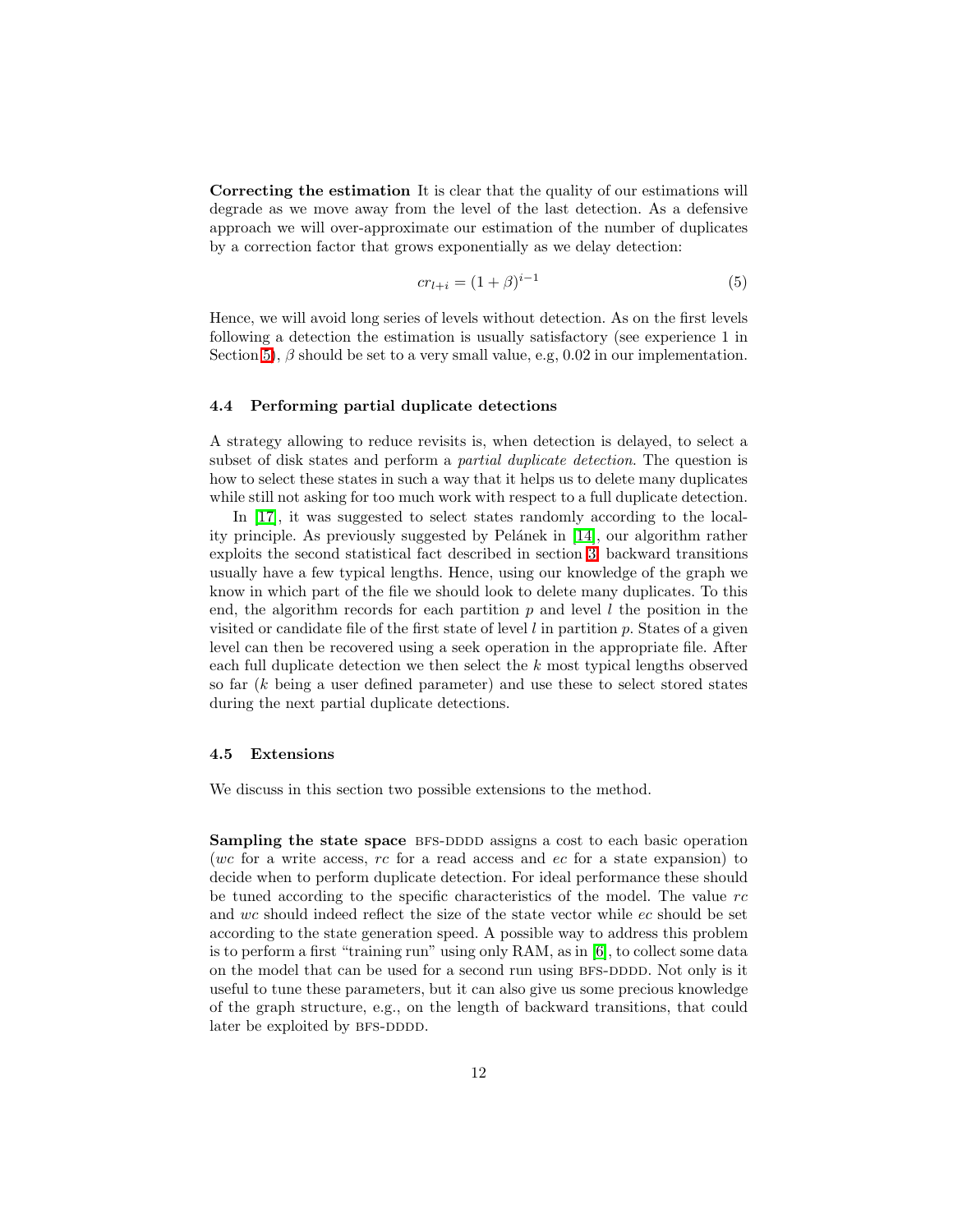Profiting from a static analysis of the model Backward transitions are often triggered by some specific higher level transitions in the system specification. For instance, end loop statements often close cycles and hence are the source of backward transitions. On the opposite, some actions, such as variable incrementations, will never generate backward transitions. It could thus be interesting to perform a static analysis of the model prior to state space exploration to identify actions that could potentially lead to such transitions. These data can then be used by BFS-DDDD to estimate the probability of a newly generated candidate to be a duplicate, depending on the actions associated to the incoming arcs of the state. For states marked as "probably duplicate" it may be interesting to delay their expansion to the next duplicate detection (if the detection revealed that it is actually not a duplicate) rather than expanding them at the next expansion phase. Once again, a first training run may be useful to identify more accurately those actions in the models.

## <span id="page-12-0"></span>5 Experiments

The BFS-DDDD algorithm has been integrated into the ASAP verification tool [\[13\]](#page-17-22). We report in this section the results of a series of experiments. All models are taken from the BEEM database. Some additional data on experience 3 and 4 may be found in [\[3\]](#page-17-20).

Experiment 1 One may wonder how the algorithm used to estimate the number of duplicates works in practice. To this end, we first selected 204 instances (all instances with at most 5,000,000 states) and compared their BFS level graphs with the graphs forecasted during the search. We measured the error rate

$$
err = \frac{\sum_{i \in \{1, ..., n\}} \text{abs}\left(\sum_{j=l_{i-1}+1}^{l_i} \overline{|\mathcal{L}(j)|} - |\mathcal{L}(j)|\right)}{\sum_i |\mathcal{L}(i)|}
$$

where  $l_0 = -1$  and  $l_1, \ldots, l_n$  denote levels where detections were performed. The principle of this rate is to observe for each slice  $[l_i + 1, l_{i+1}]$  of levels closed by a duplicate detection the distance between the number of states estimated and the number of states actually measured. If detections are performed on each level, using BFS-HDDD, we obtain an average error rate of  $0.10$  which basically means that our method to evaluate duplicates is viable: it is possible to accurately evaluate a BFS level based on prior levels. With BFS-DDDD the average goes up to around 0.18 which is still rather good. Figure [6](#page-13-0) presents some comparisons between the actual BFS level graph (plain curve) and the graph forecasted (dotted curve) using BFS-DDDD. We drew a vertical line for each level with a detection. The graph of cambridge.4 has a regular bell shape and a large proportion of backward transitions which leads to frequent detections. Our estimation is thus excellent and we can estimate that detection frequency is almost optimal. On the contrary, for firewire link.2, we often over-approximate levels. As a consequence, detections are too largely spaced and too many states are revisited.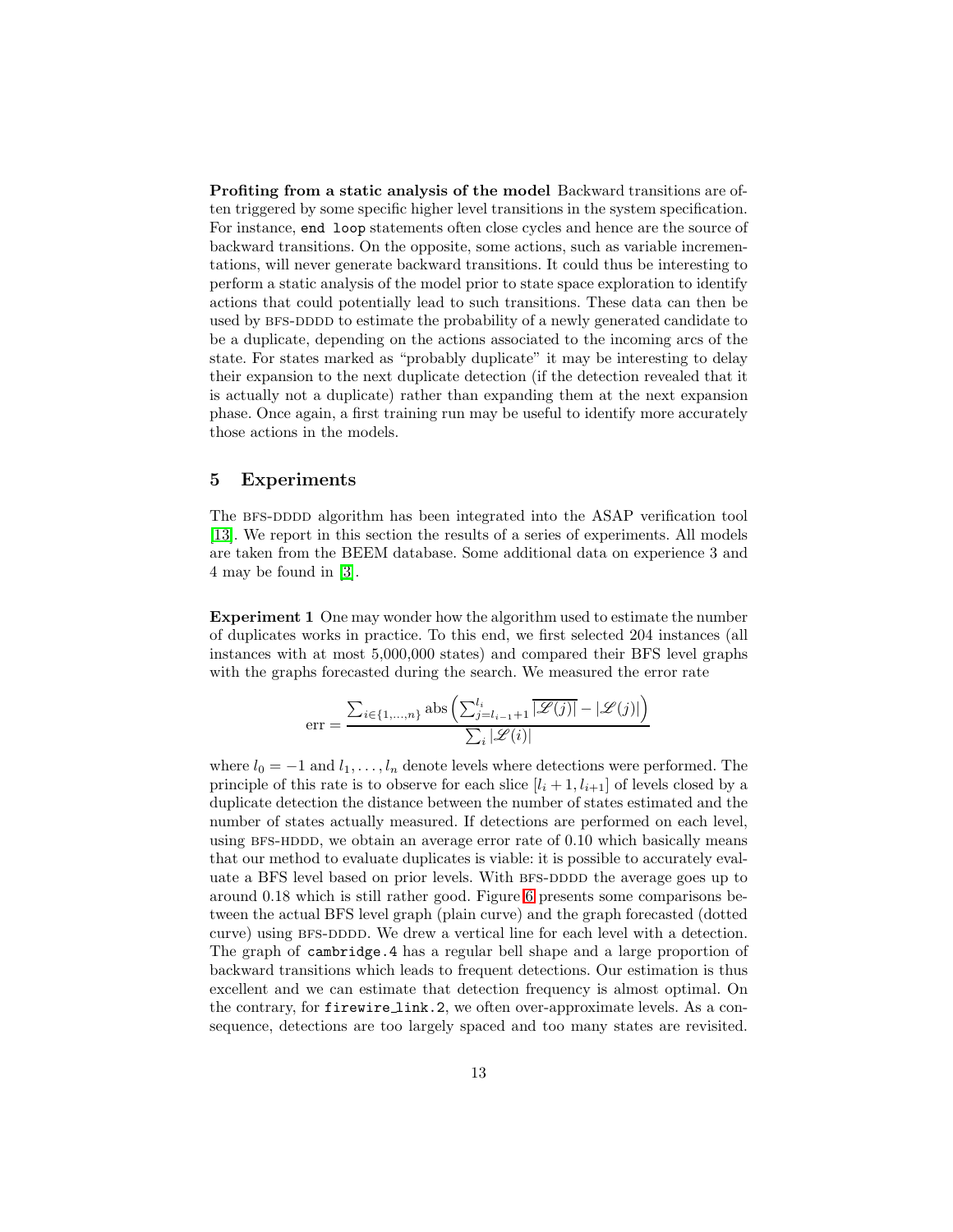

<span id="page-13-0"></span>Fig. 6. Experiment 1: comparison of the BFS level graph with our forecast.

However, the opposite situation is much more frequent: we generally tend to under-approximate levels (and forecast too much duplicates) and perform unnecessary detections. Hence, our strategy is perhaps not aggressive enough.

Experiment 2 BFS-DDDD was then compared to BFS-HDDD. We selected all the non trivial (with more than 500.000 states) instances of the database and measured the execution times with both algorithms. We plotted the results in figure [7.](#page-14-0) Each point corresponds to an instance. Data collected confirm our initial expectations: BFS-DDDD is especially interesting for long graphs, i.e., with a large height. This is however not the only parameter: the proportion of backward transitions also plays an important role. For example, in the case of cambridge.7, it is not so interesting to use BFS-DDDD: even though its graph is long, it has a high proportion of backward transitions  $(>50\%)$  which leads us to perform many duplicate detections; whereas we observe good performances for leader election.5 which has the opposite characteristics. Rates observed go from 1.10 (reader writer.3) to 0.05 (iprotocol.6). The average is around 0.6. This does not look like an important improvement but, as we shall see it, the major interest of our algorithm is that is scales much better than BFS-HDDD to large state spaces. Moreover the next experiment shows that partial detections often allow to delete many duplicates at a low cost.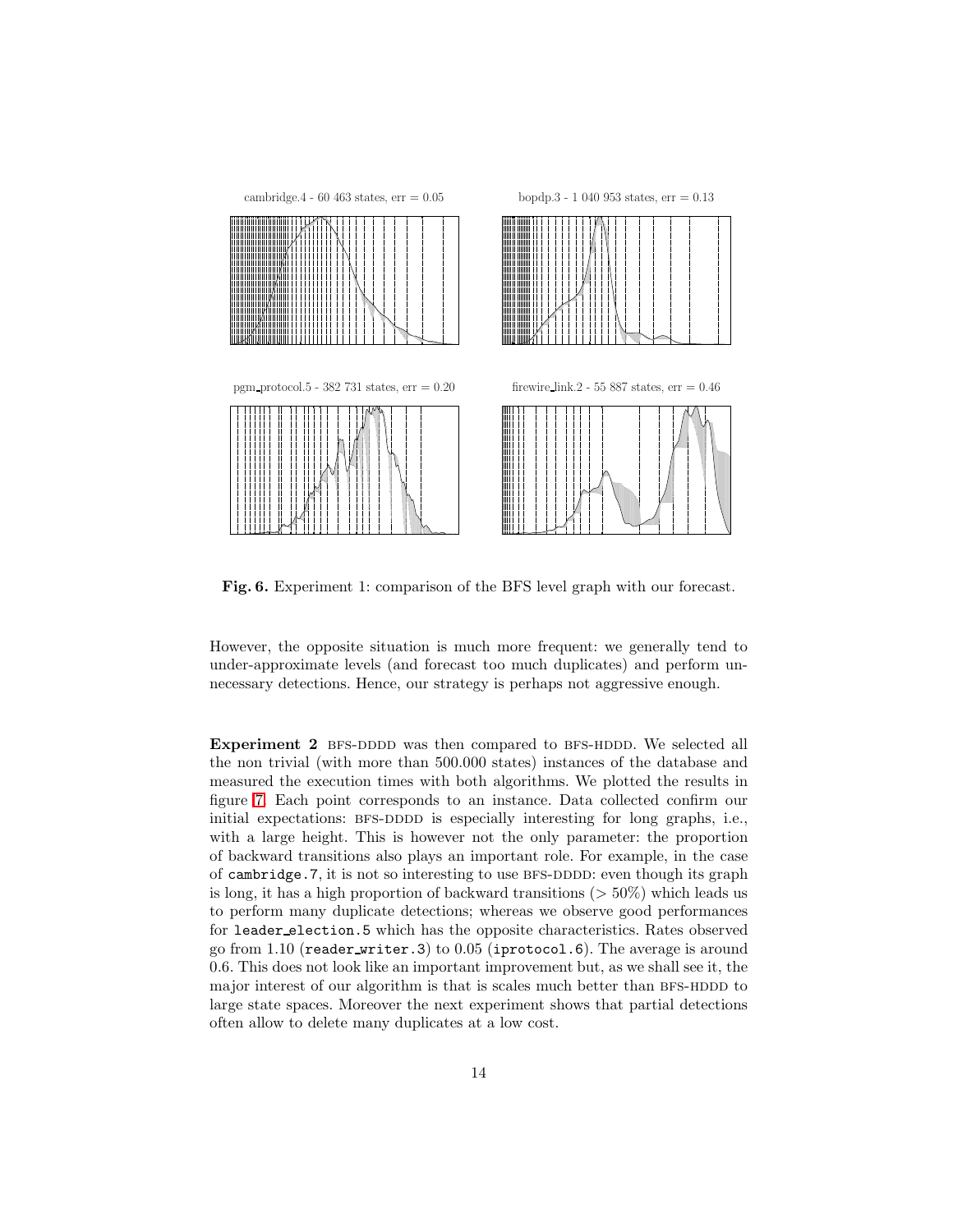

<span id="page-14-0"></span>Fig. 7. Experiment 2: comparison of BFS-DDDD and BFS-HDDD

**Experiment 3** We then compared our algorithm to PART  $[1]$ , based on a partitioned hash table. This choice is mostly motivated by the fact that, according to our experiments and the ones of Bao and Jones, it outperforms the algorithms of  $[2]$  and  $[17]$  that can be considered, roughly speaking, as parents of BFS-DDDD.

To compare these algorithms we tried to select a representative set of models according to these parameters: average degree, width and height, proportion of backward transitions, distribution of backward transition lengths. As we previously saw these may have a certain impact on the performance of our algorithm.

Table [1](#page-15-0) presents the results of this experiment. For each instance we performed one run with PART and several runs with BFS-DDDD, first without partial detection and then with partial detections with different values for parameter k (number of lengths considered). Each run was given the same amount of memory, that is, the ability to keep at most  $16 \cdot 10^6$  states in memory. This represents, in most cases, a small fraction of the state space. Execution times are expressed in the form *hours: minutes* for PART and as a fraction of this time for BFS-DDDD. Best times have been written in bold. The last row indicates average values.

We noticed that PART is very sensitive to the graph structure: it is best suited to wide and short graphs. In this case queues associated with partitions are filled with many states meaning that few partition swaps will occur although disk queues will be accessed more frequently. Therefore, we can basically make the same observations as in the previous experiment: BFS-DDDD is comparatively better on long graphs (e.g., brp2, iprotocol, rether), with preferably, few backward transitions. Loading/unloading partitions is a major time consuming operation of part for these kinds of graphs, especially if the state vector is large, e.g., for rether. telephony is typically the worst input we can think of for BFSpopp. It is short and has 16 levels with more states than the cache can hold. Since its average degree is high this leads to a huge amount of disk accesses in temporary files. To a lesser extent, the same remark also applies to elevator.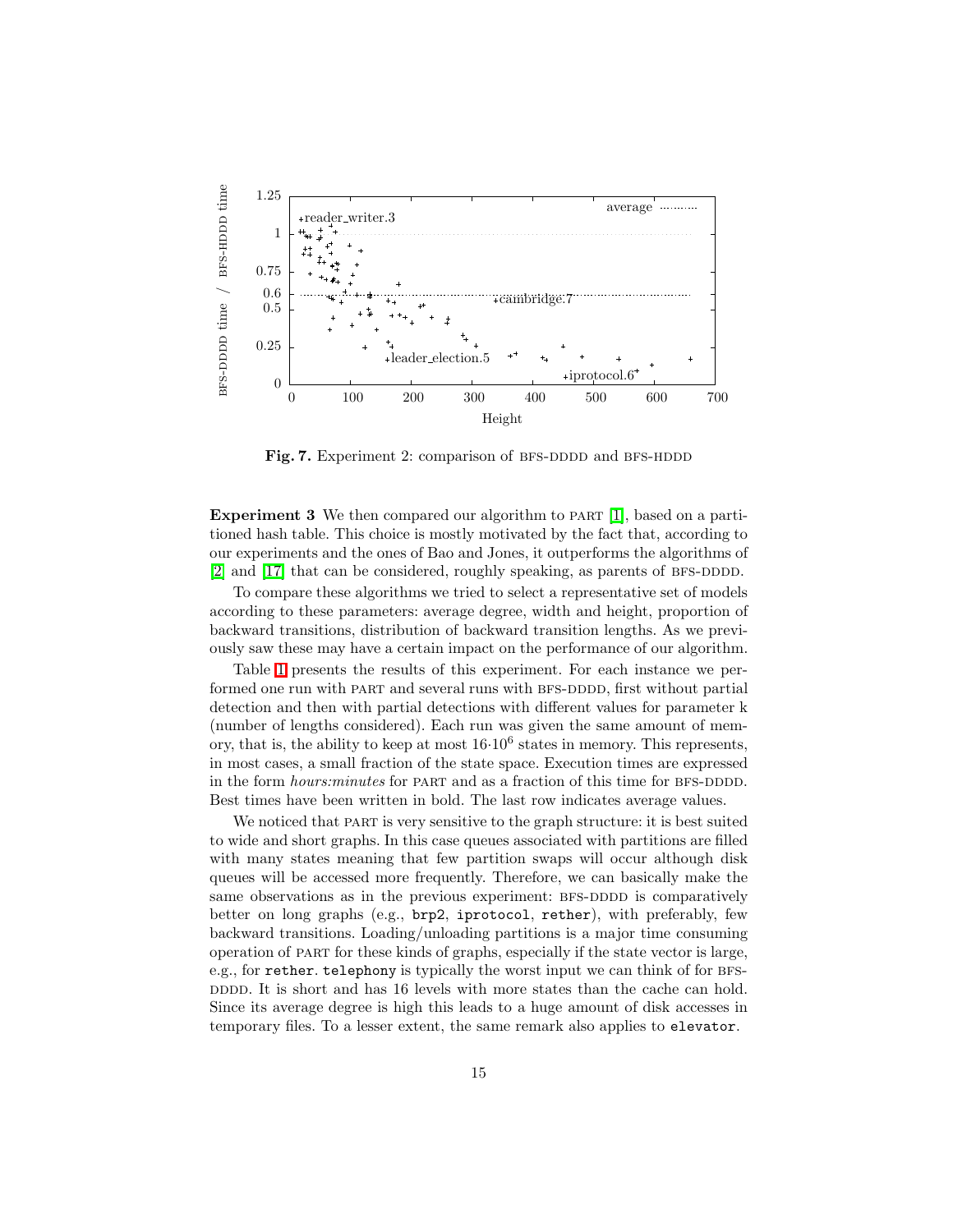<span id="page-15-0"></span>

| Instance       | States | PART  | <b>BFS-DDDD</b> | $BFS-DDD +$ partial $DD$ |       |       |
|----------------|--------|-------|-----------------|--------------------------|-------|-------|
|                |        |       |                 | $k=2$                    | $k=4$ | $k=8$ |
| anderson       | 538 M  | 17:56 | 0.80            | 0.28                     | 0.28  | 0.28  |
| bakery         | 403 M  | 7:36  | 0.65            | 0.47                     | 0.47  | 0.47  |
| brp2           | 145 M  | 20:08 | 0.20            | 0.20                     | 0.21  | 0.22  |
| cambridge      | 255 M  | 32:28 | 0.62            | 0.44                     | 0.28  | 0.30  |
| collision      | 972 M  | 25:34 | 0.71            | 0.67                     | 0.69  | 0.69  |
| elevator       | 833 M  | 17:23 | 1.16            | 0.86                     | 0.85  | 0.82  |
| iprotocol      | 706 M  | 31:01 | 0.35            | 0.30                     | 0.29  | 0.32  |
| lann           | 421 M  | 23:28 | 0.47            | 0.47                     | 0.49  | 0.52  |
| leader_filters | 431 M  | 7:24  | 0.38            | 0.38                     | 0.38  | 0.38  |
| $\ln p$        | 379 M  | 8:21  | 1.03            | 0.29                     | 0.31  | 0.32  |
| peterson       | 142 M  | 3:20  | 0.76            | 0.71                     | 0.73  | 0.77  |
| rether         | 151 M  | 54:08 | 0.07            | 0.07                     | 0.07  | 0.08  |
| telephony      | 534 M  | 12:57 | 1.01            | 0.98                     | 0.95  | 0.95  |
| train-gate     | 478 M  | 26:34 | 0.24            | 0.24                     | 0.25  | 0.31  |
|                |        |       | 0.60            | 0.45                     | 0.45  | 0.46  |

Table 1. Experiment 3: comparison of BFS-DDDD and PART

Performing partial detections is especially interesting when backward transitions have very few typical lengths. anderson is a caricatural case as all its backward transitions have the same length. Therefore partial detections helped us to divide the execution time by almost three. This also applies to lup which graph has two lengths that cover more than 90% of backward transitions. For graphs that do not have typical lengths, e.g., train-gate or brp2, this optimization does not bring any improvement. Hence, it should always be turned on: at worst, we will not gain anything.

Experience 4 The last experiments were done with 6 real life protocols: brp, brp2 (timed version of brp), cambridge, iprotocol, pgm protocol and rether. Our goal was to evaluate how PART, BFS-HDDD and BFS-DDDD behave as the graph gets larger and the height increases.

Figure [8](#page-16-1) presents our results. We gave each algorithm the same amount of memory and for  $BFS-DDDD$ , we set parameter k to 4 as it gave us the best results in previous experiment. For some fixed parameters we progressively increased another parameter (on the x-axis, see [\[3\]](#page-17-20) for details) and recorded the search speed as  $\frac{\text{nodes of the graph}}{\text{search time}}$  (on the y-axis). We remark that PART is more efficient for small graphs although there is no huge difference. However, above a certain point BFS-DDDD becomes more interesting. In addition, even though there generally is a moment where the speed decreases for all algorithms, this instant occurs later for BFS-DDDD. At last, many communication protocols have in common that their BFS level graphs are terminated by a long series of very small levels - that possibly correspond to the termination phase of the protocol. This property also explains why BFS-DDDD evolves better on such models.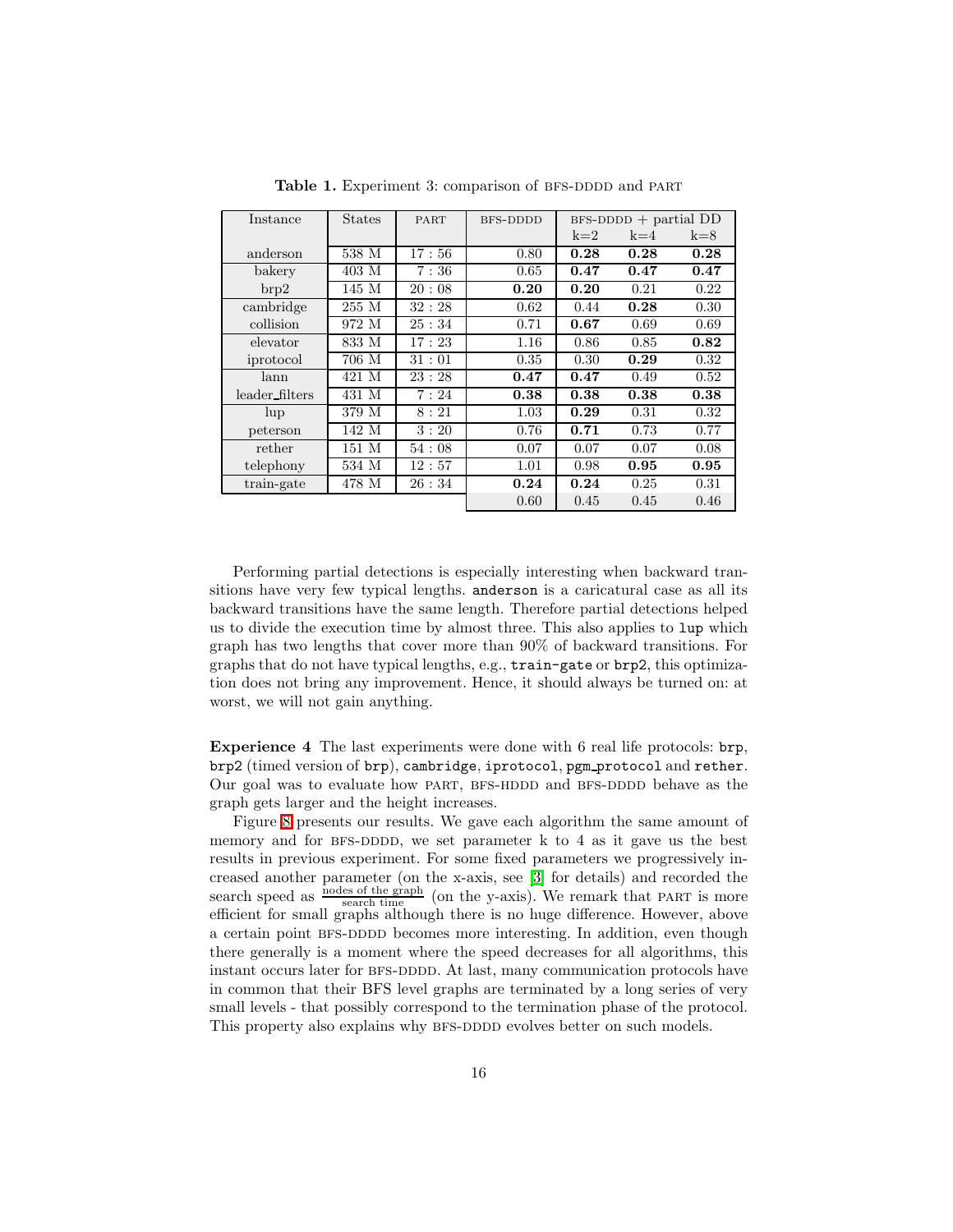

<span id="page-16-1"></span>Fig. 8. Experiment 4: Comparison of PART, BFS-HDDD and BFS-DDDD.

# <span id="page-16-0"></span>6 Conclusion

We proposed in this work an adaptive duplicate detection scheme for external memory model checking that borrows several ideas from the literature: [\[10](#page-17-2)[,14](#page-17-17)[,17\]](#page-17-5). Its principle is to collect during the search some data that help us to determine when detection should be performed or postponed. We evaluated this method on several models of different families and complexities and find out that the new algorithm is especially well suited to communication protocols with long graphs and few backward transitions that are quite common in model checking.

Besides the extensions described in Section [4.5,](#page-11-1) we plan to refine the way lengths are selected during partial duplicate detections. Our scheme assumes that these lengths do not evolve during the search. This assumption is apparently invalid in many cases where lengths are function of the level.